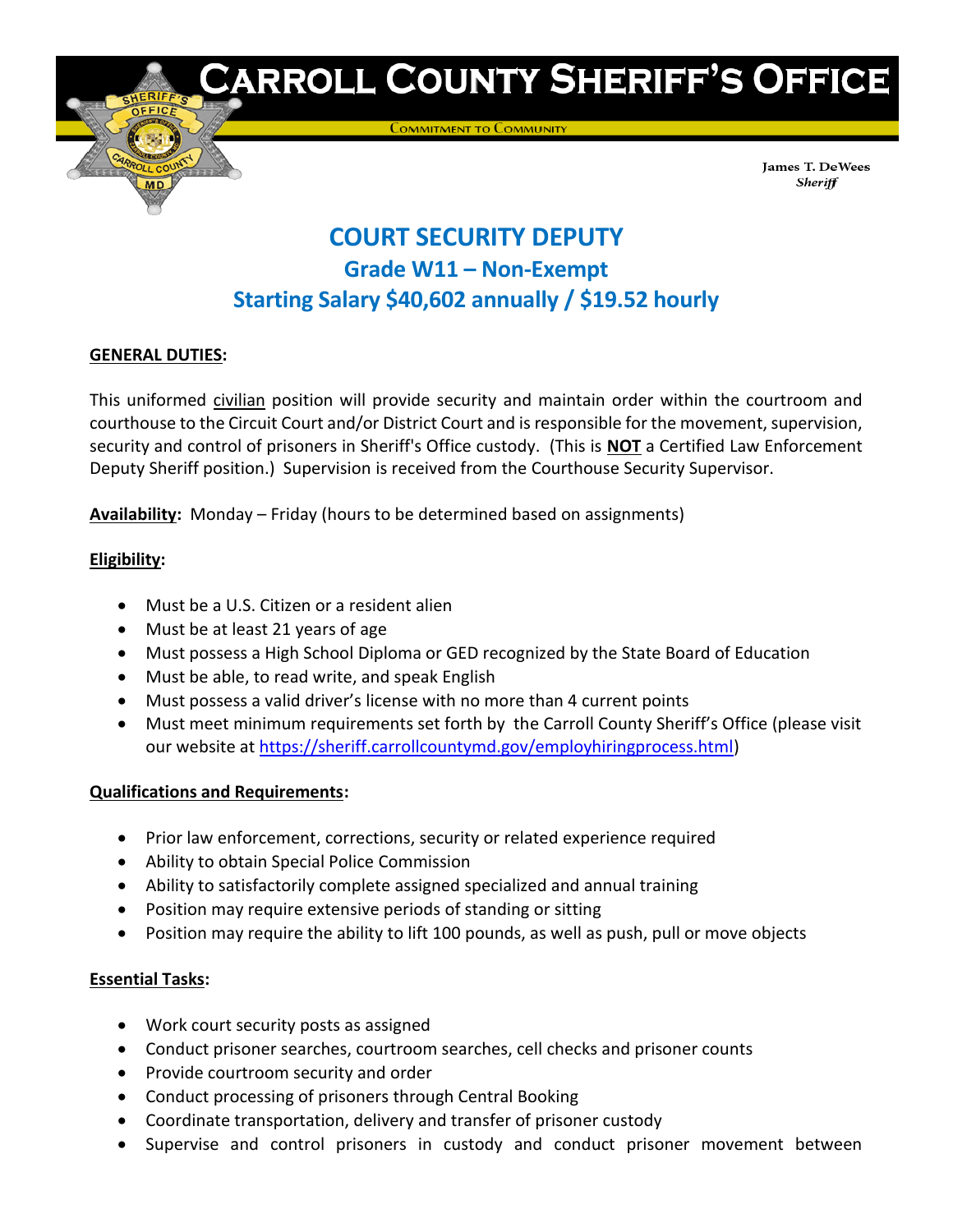courtrooms, holding facilities, various Carroll County courthouse locations and transportation services (and, if needed, drive a Carroll County Sheriff's Office vehicle to transport prisoners)

- Provide instruction to juries as well as to professionals and other persons in the courtroom
- Provide information and assistance to persons in the courtroom and in the courthouse
- Provide security and services to judges and court personnel
- Supervise court security personnel when assigned as Courthouse Security Supervisor
- When assigned as Courthouse Security Supervisor, ensure appropriate staffing of security posts and assist with main entrance security
- Maintain records of daily activities and communicate activities to Control Supervisor
- As needed, participate in special operations and staffing needs of other divisions
- As assigned, conduct service of civil process and process warrants
- Respond to emergency situations as they arise
- Report unusual occurrences and incidents
- Perform other related duties as required

# **Knowledge, Skills and Abilities:**

- Working knowledge of federal, state and local civil and criminal laws
- Knowledge of agency rules, regulations and policies
- Knowledge of court system and the requirements for proper accountability of evidence
- Ability to communicate effectively orally and in writing
- Ability to exercise sound judgement and work within established guidelines
- Ability to work independently with minimal supervision
- Ability to apply considerable initiative in identifying problems and implementing solutions to those problems
- Ability to learn and use a personal computer and the current data base for accountability of all required records
- Ability to effectively maintain security, control and discipline over individuals, groups and courtroom activities
- Ability to perform all assigned duties without restriction and complete all duties and responsibilities as assigned
- Ability to work within a team environment
- Ability to establish and maintain effective working relationships with co-workers, general public, and governmental agencies
- Ability to maintain professional appearance and demeanor in accordance with Carroll County Sheriff's Office standards

**Selection Process:** The selection will be based on, but not limited to the candidates successfully completing the following steps:

- Application
- Completion and review of Confidential Questionnaire and Rèsumè
- Oral Interview Board
- Conditional Offer
- Polygraph Examination